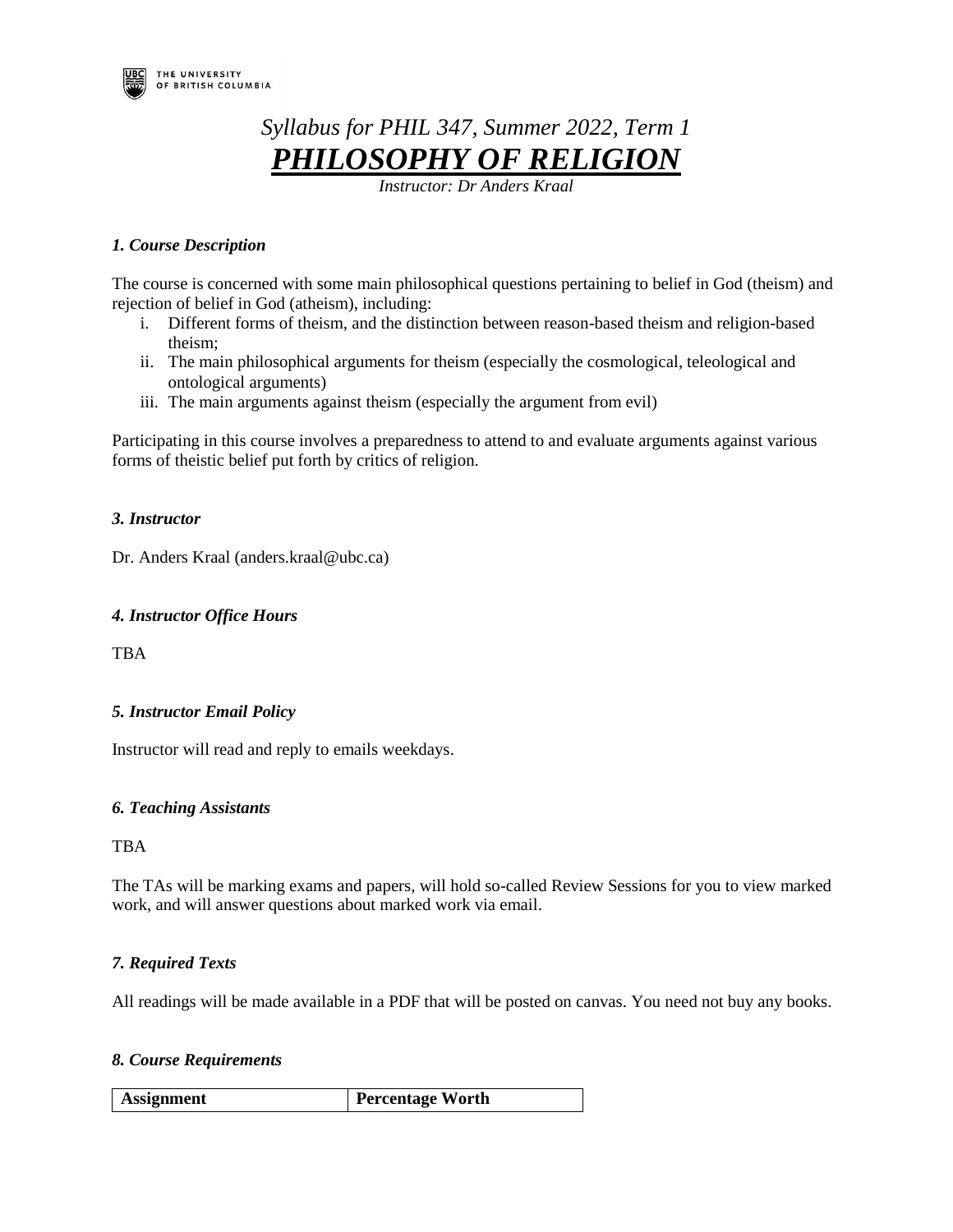| In-Class Exam $(x2)$   | $20\%$ (x2) |
|------------------------|-------------|
| <b>Take-Home Essay</b> | 20%         |
| Final Exam             | 40%         |

For dates, see the Schedule at the end of this document.

In the in-class exams, you will be asked to provide answers to questions dealing with matters brought up in class prior to the date of the exam. If you miss the in-class exam you will automatically be assigned 0 points unless you provide the TA with an UBC Academic Calendar approved rationale for doing a makeup exam or transferring the weight to the final exam (this is to be provided within 1 week of the day of the exam).

In the take-home paper, you will be asked to write a 3-4 page text in response to one or more questions about material covered in class. The prompt for this paper will be posted on Canvas 1 week before the due date, and is to be submitted on Canvas. A missed assignment will automatically receive 0 points. Late assignments will not be accepted, unless you provide the TA with a UBC Academic Calendar approved rationale for an extended deadline (this is to be provided within 1 week of the day of the fixed deadline).

The final exam will be held during UBC's final examinations period. A missed final exam will be assigned a grade point of 0 unless an explanation is provided that is acceptable by the standards of the UBC Academic Calendar (in which case there will be opportunity for a make-up exam).

## *9. Missed Lecture Policy*

Please note that if you miss a lecture you won't be able to recover the content of the lecture by emailing the Instructor or the TA asking for a summary of the lecture via email or going to them during office hours for this purpose. If you anticipate missing lectures, you are strongly encouraged to find a classmate early in the course who is willing to share notes with you.

#### *10. Learning Outcomes*

At the end of the course the student will be expected to be familiar with:

- i. The main content of reason-based theism and some religion-based theisms
- ii. The main arguments in support of theism
- iii. Some main arguments against theism

#### *11. Marking Parameters*

Your mark in this course will be a function of three main factors: 1) your performance on the examinable momenta *relative to your peers*, 2) your comprehension of the course material, 3) demonstration of skill in assessing and evaluating philosophical ideas.

#### *12. Marking Scale*

|      | $A+ 90-100\%$ | $B+$ | 76-79% |    | $C+ 64-67\%$ | 50-54%   |
|------|---------------|------|--------|----|--------------|----------|
| A    | 85-89%        | B    | 72-75% |    | 60-63%       | $0-49\%$ |
| $A-$ | 80-84%        | В-   | 68-71% | C- | 55-59%       |          |